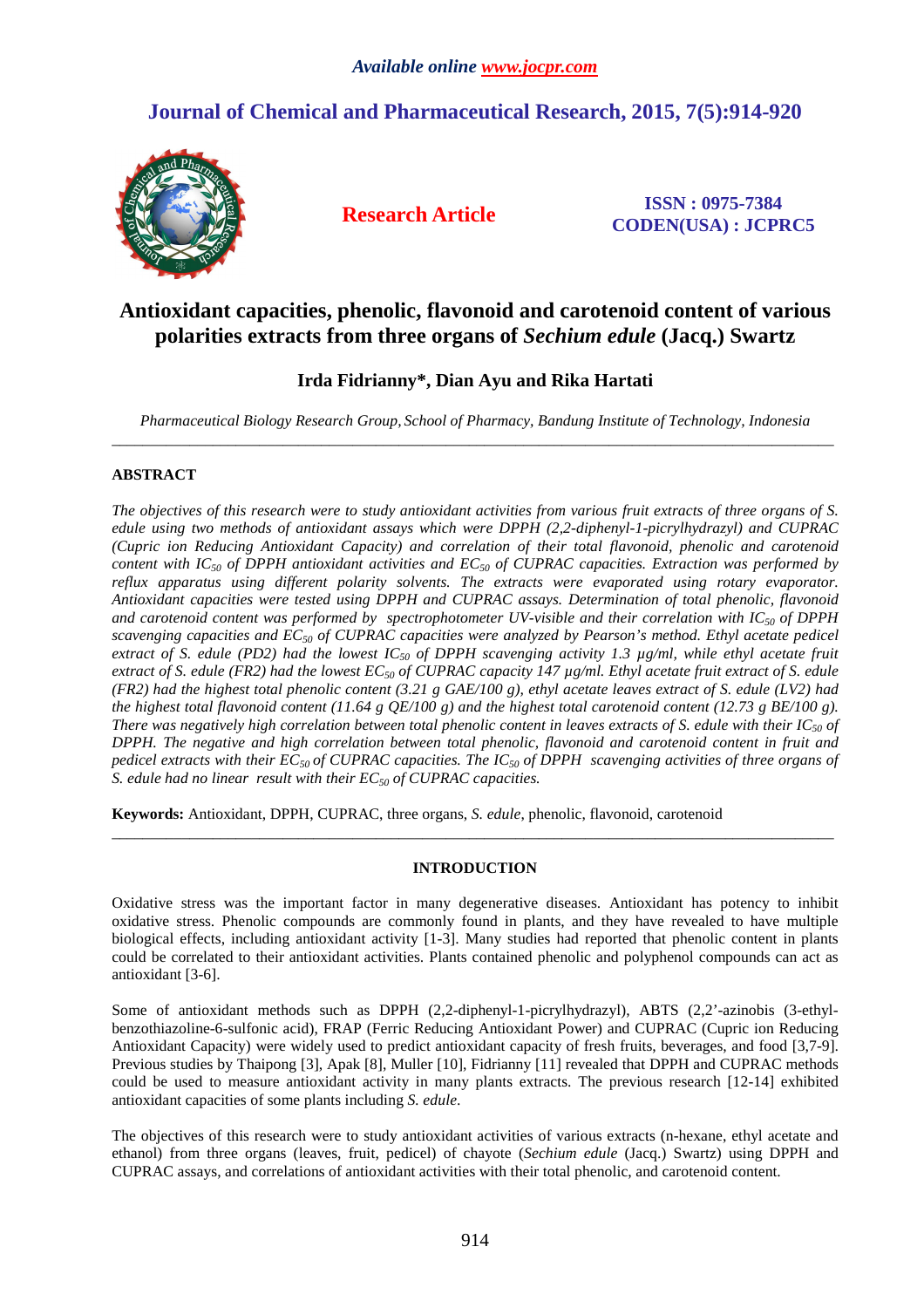## *\_\_\_\_\_\_\_\_\_\_\_\_\_\_\_\_\_\_\_\_\_\_\_\_\_\_\_\_\_\_\_\_\_\_\_\_\_\_\_\_\_\_\_\_\_\_\_\_\_\_\_\_\_\_\_\_\_\_\_\_\_\_\_\_\_\_\_\_\_\_\_\_\_\_\_\_\_\_* **EXPERIMENTAL SECTION**

**Materials:** DPPH (2,2-diphenyl-1-picrylhydrazyl), neocuproine, gallic acid, quercetin, beta carotene purchased from Sigma-Aldrich (MO, USA), cupric chloride, organs of chayote. All other reagents were analytical grades.

**Preparation of sample:** Three organs from *Sechium edule* that were: leaves namely as LV, fruit as FR and pedicel as PD were collected from Boyolali, Center of Java, were thoroughly washed with tap water, sorted while wet, cut, dried, and grinded into powder.

**Extraction:** Three hundred grams of powdered samples were extracted by reflux apparatus using increasing polarity of solvents. The extraction using n-hexane was repeated three times. The remaining residue was then extracted three times using ethyl acetate. Finally the remaining residue was extracted three times using ethanol. So totally there were nine extracts: three n-hexane extracts (LV1, FR1 and PD1), three ethyl acetate extracts (LV2, FR2, and PD2) and three ethanolic extracts (LV3, FR3 and PD3).

**IC50 of DPPH scavenging activity:** Preparation of DPPH solution was adopted from Blois [15] with minor modification. Various concentration of each extract were pipetted into DPPH solution 50  $\mu\text{g/ml}$  (1:1) to initiate the reaction for obtaining a calibration curve. After 30 minutes incubation, the absorbance was read at wavelength 515 nm by using spectrophotometer UV-Vis Hewlett Packard 8435. Methanol was used as a blank. DPPH solution 50 µg/ml was used as control. Ascorbic acid was used as standard. Analysis was done in triplicate for standard and each extract. Antioxidant activity of each extract was determined based on the reduction of DPPH absorbance by calculating percentage of antioxidant activity  $[16]$ . IC<sub>50</sub> of DPPH scavenging activity of each extract can be calculated using its calibration curve.

**EC50 of CUPRAC capacity:** Preparation of CUPRAC solution was adopted from Apak [8]. The CUPRAC solution was prepared in ammonium acetate buffer pH 7. Various concentration of each extract were pipetted into CUPRAC solution 50 µg/ml (1:1) to initiate the reaction for obtaining a calibration curve. After 30 minutes incubation, the absorbance was read at wavelength 450 nm by using spectrophotometer UV-Vis Hewlett Packard 8435. Ammonium acetate buffer was used as a blank. CUPRAC solution 50 µg/ml was used as control. Ascorbic acid was used as standard. Analysis was done in triplicate for standard and each extract. Antioxidant capacity of each extract was determined based on increasing in Cu (I)-neocuproine absorbance by calculating percentage of antioxidant capacity [8].  $EC_{50}$  of CUPRAC capacity of each extract can be calculated using its calibration curve.

**Determination of total phenolic content (TPC):** Total phenolic content were measured using the modified Folin-Ciolcalteu method adapted from Pourmorad [2]. The absorbance was read at wavelength 765 nm. Analysis was done in triplicate for each extract. Standard solution of gallic acid 40-165 µg/ml were used to obtain a standard curve. The total phenolic content was reported as percentage of total gallic acid equivalent per 100 g extract (g GAE/100 g).

**Determination of total flavonoid content (TFC):** Total flavonoid content was measured using adapted method from Chang *et al.* [17]. The absorbance was read at wavelength 415 nm. Analysis was done in triplicate for each extract. Standard solution of quercetin  $36-120 \mu g/ml$  were used to obtain a standard curve. The total flavonoid content was reported as percentage of total quercetin equivalent per 100 g extract (g  $QE/100$  g).

**Determination of total carotenoid content (TCC):** Total carotenoid content was measured using the modified carotene method adapted from Thaipong *et al* [3]. Each extract were diluted in n-hexane. The absorbance was read at wavelength 470 nm. Analysis was done in triplicate for each extract. Standard solution of beta carotene 15-55  $\mu$ g/ml were used to obtain a standard curve. The total carotenoid content was reported as percentage of total beta carotene equivalent per 100 g extract (g BE/100 g).

**Statistical Analysis:** Analysis of each sample was performed in triplicate. All results presented were the means  $(\pm)$ SD) of at least three independent experiments. Statistical analysis (ANOVA with a statistical significance level set at p < 0.05 and post-hoc Tukey procedure) was conducted out with SPSS 16.0 for Windows. Correlations between the total phenolic, flavonoid, carotenoid content and antioxidant activities were made using the Pearson's method (p < 0.01).

### **RESULTS AND DISCUSSION**

The previous research [5,12-14] exposed that *S. edule* had antioxidant capacity. There were no study regarding antioxidant capacity of various polarities extracts (which were n-hexane, ethyl acetate and ethanol) of three organs from *S. edule* using DPPH and CUPRAC methods.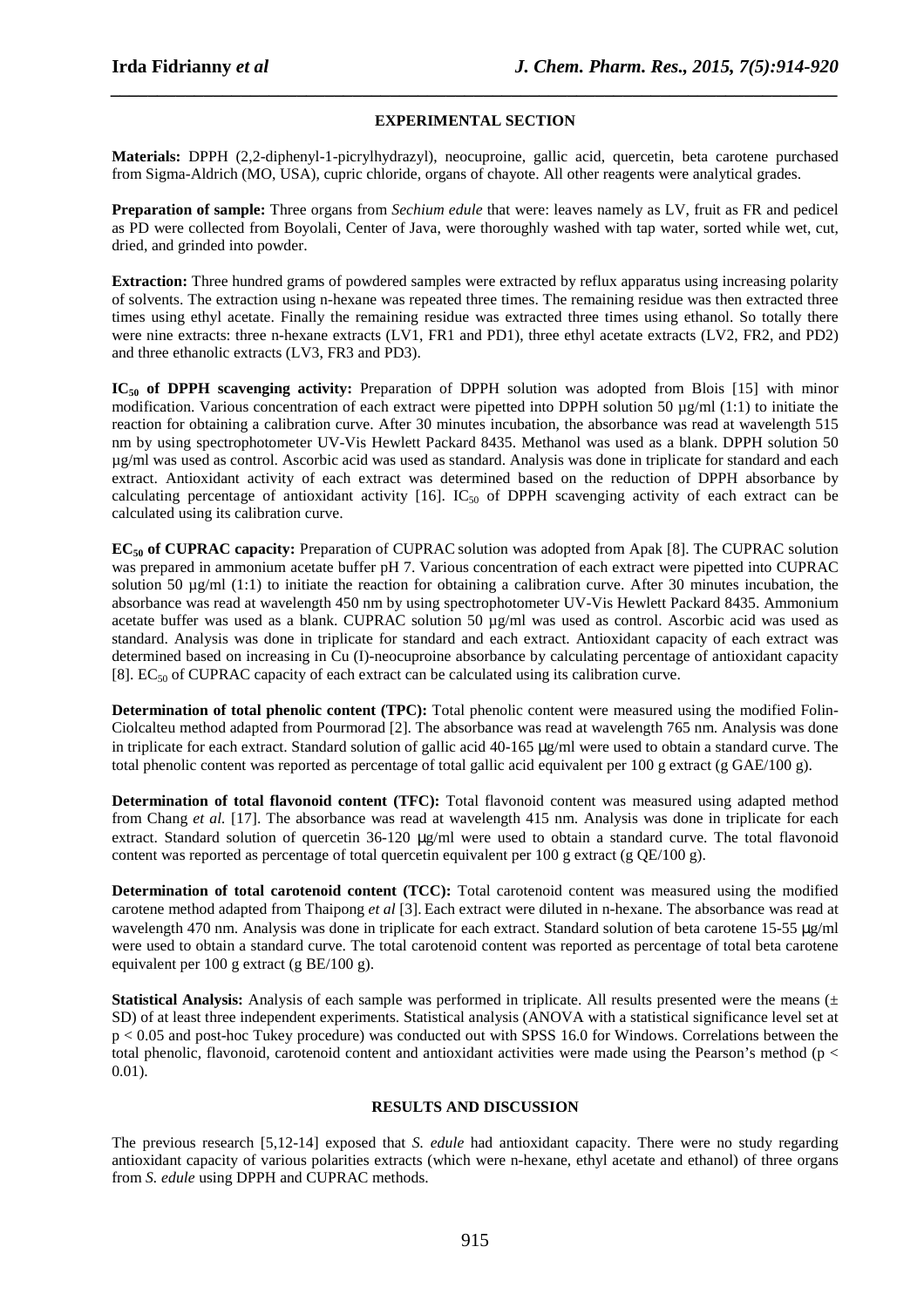**IC50 of DPPH scavenging activity and EC50 of CUPRAC capacity:** DPPH is free radicals which dissolve in methanol or ethanol, and it has characteristic absorption at wavelength 515-520 nm. Colors of DPPH would be changed when the free radicals were scavenged by antioxidant [8,18]. Reagent of CUPRAC is cupric chloride which combined with neocuproine in ammonium acetate buffer pH 7. Sample will act as antioxidant, if it can reduces Cu (II) to Cu (I), at the same time it will be oxidized. Complex Cu (I) – neocuproine gives yellow color and show characteristic absorption at wavelength 450 nm. Yellow color intensity will be depended on amount of Cu (II) that is reduced to Cu (I). Redox potential of sample is important factor in CUPRAC assay. Sample will be oxidized if it had reduction potential lower than reduction potential of Cu (II)/Cu (I) 0.46 V.

*\_\_\_\_\_\_\_\_\_\_\_\_\_\_\_\_\_\_\_\_\_\_\_\_\_\_\_\_\_\_\_\_\_\_\_\_\_\_\_\_\_\_\_\_\_\_\_\_\_\_\_\_\_\_\_\_\_\_\_\_\_\_\_\_\_\_\_\_\_\_\_\_\_\_\_\_\_\_*

The IC50 of DPPH scavenging activities and EC50 of CUPRAC capacities in various organs extracts from *S. edule* using DPPH and CUPRAC assays were shown in Fig 1 and Fig 2. The half minimum inhibitory concentration  $(IC_{50})$ of DPPH scavenging activities and  $EC_{50}$  of CUPRAC capacities compared to  $IC_{50}$  ascorbic acid standard and  $EC_{50}$ ascorbic acid standard.



**Fig 1: IC50 of DPPH scavenging capacities in various organs extracts from** *S.edule*



**Fig 2:** E**C50 of CUPRAC capacities in various organs extracts from** *S.edule*

IC<sub>50</sub> of DPPH scavenging capacity is the concentration of sample or standard that can inhibit 50% of DPPH scavenging capacity, while  $EC_{50}$  of CUPRAC capacity is the concentration of sample or standard that can exhibit 50% of CUPRAC capacity. The lowest  $IC_{50}$  or  $EC_{50}$  means had the highest antioxidant capacity. The  $IC_{50}$  or  $EC_{50}$ were used to classify antioxidant activity of a sample and compare to standard. Sample that has  $IC_{50}$  or  $EC_{50}$  less than 50  $\mu$ g/ml is a very strong antioxidant, 50-100  $\mu$ g/ml is a strong antioxidant, 101-150  $\mu$ g/ml is a medium antioxidant, while IC<sub>50</sub> greater than 150  $\mu$ g/ml is a weak antioxidant [15].

The result of the present study exposed that IC<sub>50</sub> of DPPH scavenging activities of various organs extracts from *S*. *edule* ranged from 1.3 – 157.3 µg/ml. Ethyl acetate pedicel extract of *S. edule* (PD2) had the lowest IC<sub>50</sub> of DPPH radical scavenging activity 1.3 µg/ml, followed by ethanolic leaves extract of *S. edule* (LV3) 3.8 µg/ml, and ethyl acetate leaves extract of *S. edule* (LV2) 5.1 µg/ml, while ascorbic acid standard expressed IC<sub>50</sub> of DPPH scavenging activity 0.1 µg/ml. All of ethyl acetate and ethanolic leaves, fruit and pedicel extracts of *S. edule* had IC<sub>50</sub> of DPPH scavenging capacity less than 50  $\mu$ g/ml, so they could be classified as very strong antioxidant. In the previous study [14] exposed that ethanolic leaves extract of *Luffa acutangula* (LA3) had the lowest  $IC_{50}$  DPPH scavenging activity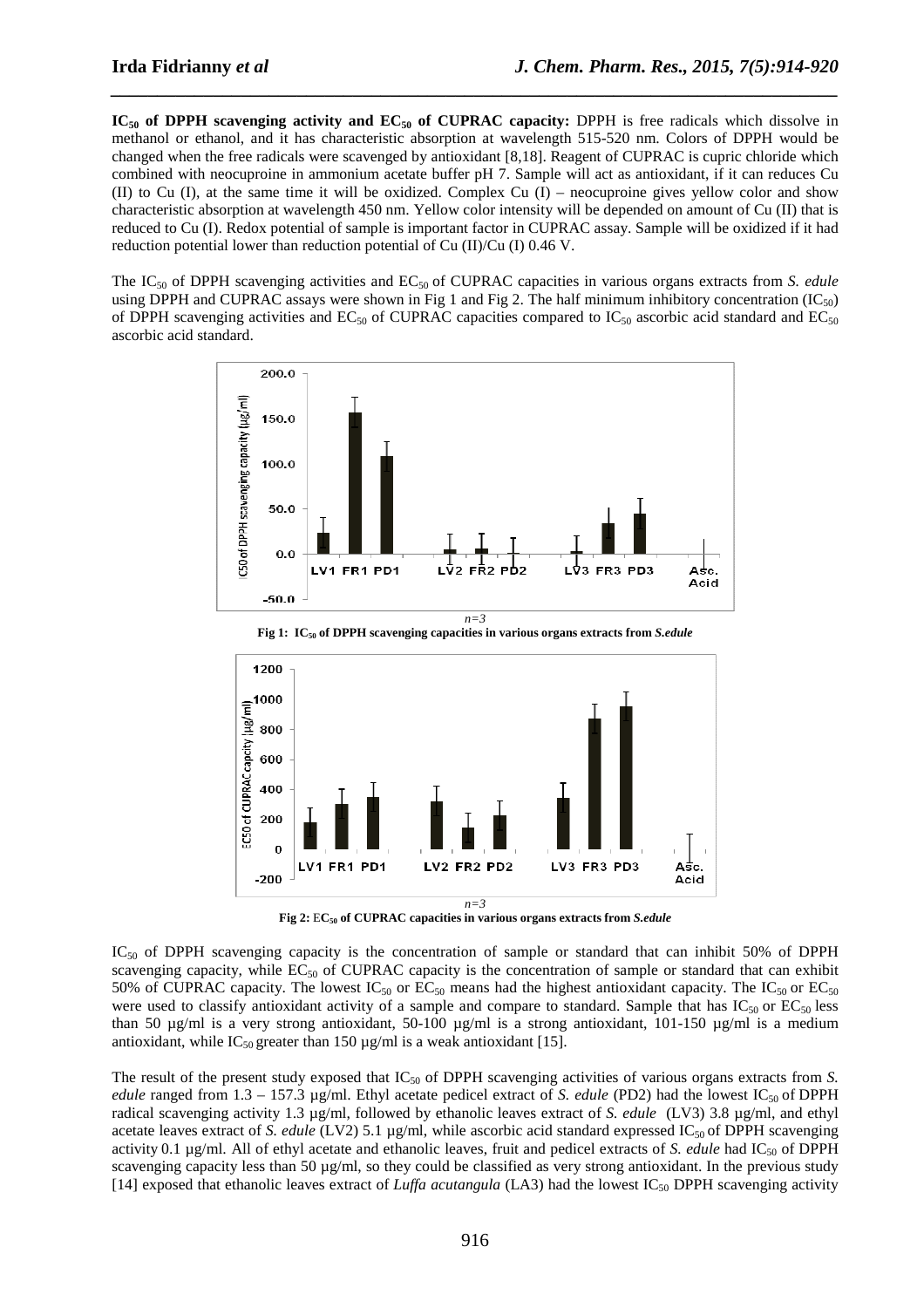73 µg/ml compared to ethanolic leaves extract of *Cucumis sativus, S. edule, Momordica charantia* and *Cucurbita moschata.* Ethanolic leaves extract of *S. edule* from Garut- West Java had IC<sub>50</sub> of DPPH scavenging capacity 94 µg/ml which was strong antioxidant, it was contrast with the present study which showed that the ethanolic leaves extract of *S. edule* from Boyolali –Center of Java gave  $IC_{50}$  of DPPH 3.8  $\mu$ g/ml which was categorized as very strong antioxidant. Research by Chao [13] demonstrated that IC<sub>50</sub> of DPPH of acidified methanol leaves extract of *S*. *edule* yellow 1503 μg/ml was lower than *S. edule* green 1801 μg/ml. Study by Souri [19] regarding the other plant of Cucurbitaceae family revealed that IC50 of DPPH scavenging capacity of methanolic seed extract of *Cucumis sativus* was 1.25  $\mu$ g/ml, it was different with the previous study [14] which showed that IC<sub>50</sub> of DPPH scavenging capacity of ethanolic leaves extract of *C. sativus* 416 µg/ml. Ethanolic leaves extract of *Momordica charantia* had  $IC_{50}$  of DPPH scavenging capacity was 4.885 mg/ml [14], while study by Patel *et al.* [1] exposed that  $IC_{50}$  of DPPH scavenging capacity of alcohol fruits extract and water fruits extract of *M. charantia* were 120 µg/ml and 182 µg/ml, respectively. Water fruits extract of cultivar N had the lowest IC<sub>50</sub> of DPPH scavenging capacity (181µg/ml) among in 16 cultivars of *M. charantia* (A-P) [20]. The previous research [14] exposed that ethyl acetate leaves extract of *S. edule* had the lowest EC<sub>50</sub> of FRAP capacity 759 µg/ml, while in the present study showed that its EC<sub>50</sub> of CUPRAC capacity was 347 µg/ml. Study by Ordonez [12] stated that ethanolic leaves and stem extract of *S. edule* by maceration method gave higher percentage of DPPH scavenging activities (85 % and 65 %, respectively) than using decoction method (80 % and 30 %, respectively).

*\_\_\_\_\_\_\_\_\_\_\_\_\_\_\_\_\_\_\_\_\_\_\_\_\_\_\_\_\_\_\_\_\_\_\_\_\_\_\_\_\_\_\_\_\_\_\_\_\_\_\_\_\_\_\_\_\_\_\_\_\_\_\_\_\_\_\_\_\_\_\_\_\_\_\_\_\_\_*

**TPC in various organs extracts from** *S. edule***:** TPC among the various organs extracts expressed in term of gallic acid equivalent using the standard curve equation  $y = 0.004 x + 0.0025$ ,  $R^2 = 0.998$ . TPC in various organs extracts from *S.edule* exposed different result in the range of 0.88 – 3.21 g GAE/100 g. Ethyl acetate fruit extract of *S. edule*  (FR2) had the highest TPC  $(3.21 \text{ g } \text{GAE}/100 \text{ g})$  (Fig 3).



**Fig 3: Total phenolic content in various organs extracts of** *S.edule*

The total phenolic content can be contributed in antioxidant capacity [1-2,12-13]. Phenolic acid might contributed in antioxidant capacity. Chao [13] revealed that polyphenolic content in acidified methanol leaves extract of *S. edule* yellow was 0.063 g GAE/100 g and the green one 0.262 g GAE/100 g. Fidrianny [14] exposed that TPC in ethanolic leaves extract of *S. edule* from Garut 1.79 g GAE/100 g which was lower than ethanolic leaves extract of *L. acutangula* 2.88 g GAE/100 g, while in the present study TPC in ethanolic leaves extract of *S. edule* from Boyolali was 3.05 g GAE/100 g. Previous study [12] revealed that ethanolic leaves extract of *S. edule* by decoction and maceration method had TPC 0.91 and 1.16 mg GAE/ml, respectively, while in the current study expressed that ethanolic leaves extract of *S. edule* by reflux method had TPC 3.05 g GAE/100 g. TPC in ethanolic stem extract of *S. edule* by maceration method 0.25 mg/ml and similar with decoction method 0.23 mg/ml [12]. The present study showed that n-hexane, ethyl acetate and ethanolic pedicel extracts of *S.edule* were 1.56, 2.02 and 1.29 g GAE/100 g, respectively.

**TFC in various organs extracts from** *S.edule***:** The TFC among the various organs extracts expressed in term of quercetin equivalent using the standard curve equation y = 0.006 x - 0.019,  $R^2$  = 0.998. TFC in various organs extracts from *S.edule* showed different results in the range of 0.31 - 11.64 g QE/100 g (Fig 4). Ethyl acetate leaves extract of *S. edule* (LV2) had the highest total flavonoid content (11.64 g QE/100 g) and ethanolic pedicel extract of *S. edule* (PD3) had the lowest (0.31 g QE/100 g).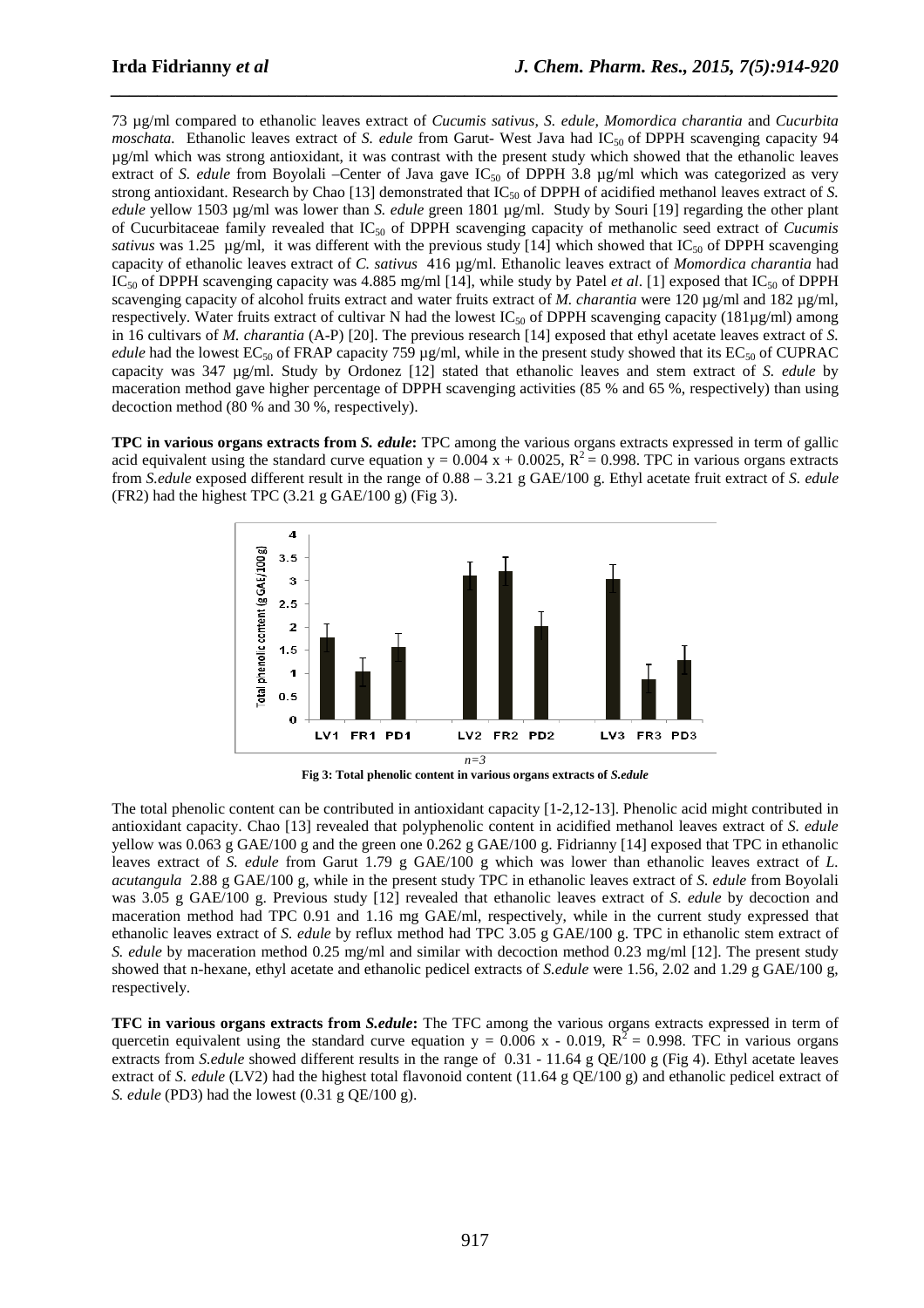

*\_\_\_\_\_\_\_\_\_\_\_\_\_\_\_\_\_\_\_\_\_\_\_\_\_\_\_\_\_\_\_\_\_\_\_\_\_\_\_\_\_\_\_\_\_\_\_\_\_\_\_\_\_\_\_\_\_\_\_\_\_\_\_\_\_\_\_\_\_\_\_\_\_\_\_\_\_\_*

**Fig 4: Total flavonoid content in various organs extracts of** *S.edule*

In the present research exhibited that TFC in ethanolic leaves extract of *S.edule* was 3.26 g QE/100 g, while in previous study [13] stated that TFC in acidified methanol leaves extract of *S. edule* green 0.42 g QE/100 g and yellow 0.18 g QE/100 g. Study by Ordonez [12] exposed that TFC in ethanolic leaves extract of *S. edule* by decoction method (0.20 mg/ml) was lower than ethanolic leaves extract by maceration method (0.65 mg QE/ml). TFC in n-hexane, ethyl acetate and ethanolic pedicel extract of *S. edule* by reflux method were 8.34, 10.93, 0.31 g QE/100 g, while previous research [12] demonstrated that ethanolic stem extract of *S. edule* were 18 mg QE/ml by maceration method and 0.07 mg QE/ml using decoction method. The previous study [14] reported that TFC in ethanolic leaves extract of *S. edule* 5.47 g QE/100 g which was higher than ethanolic leaves extract of *C. sativus, L*. *acutangula*, *M. charantia* 1.71, 2.30 and 0.77 g QE/100 g, respectively.

**TCC in various organs extracts from** *S.edule***:** The TCC among the various organs extracts expressed in term of beta carotene equivalent using the standard curve equation  $y = 0.015x + 0.002$ ,  $R^2 = 0.9999$ . TCC in various organs extracts from *S.edule* showed different result ranged from 0.02 to 12.73 g BE/100 g (Fig 5). Ethyl acetate leaves extract of *S. edule* (LV2) had the highest TCC (12.73 g BE/100 g), while ethanolic fruit extract of *S. edule* (FR3) had the lowest carotenoid content (0.02 g BE/100 g). In the previous study [14] exposed that ethanolic leaves extract of *S. edule* had the highest TCC (0.6 g BE/100 g) compared to ethanolic leaves extract of *C. sativus*, *L acutangula* and *M. charantia* (0.04, 0.09, 0.11 g BE/100 g), while the present study stated that TFC in etanolic extract of leaves, fruit and pedicel of *S. edule* were 0.34, 0.02 and 0.03 g BE/100 g, respectively.



**Fig 5: Total carotenoid content in various organs extracts of** *S.edule*

**Correlations between total phenolic, flavonoid, carotenoid content with DPPH scavenging activities, and CUPRAC capacities in various organs extracts of** *S.edule***:** Pearson's correlation coefficient was positively high if  $0.61 \le r \le 0.97$  [3] and negatively high if  $-0.61 \le r \le -0.97$ . Sample which had the lowest IC<sub>50</sub> of DPPH scavenging capacity or  $EC_{50}$  of CUPRAC capacity gave the highest antioxidant activity. So the highly and negative correlation between TPC, TFC and TCC with  $IC_{50}$  DPPH or  $EC_{50}$  CUPRAC expressed the good correlation.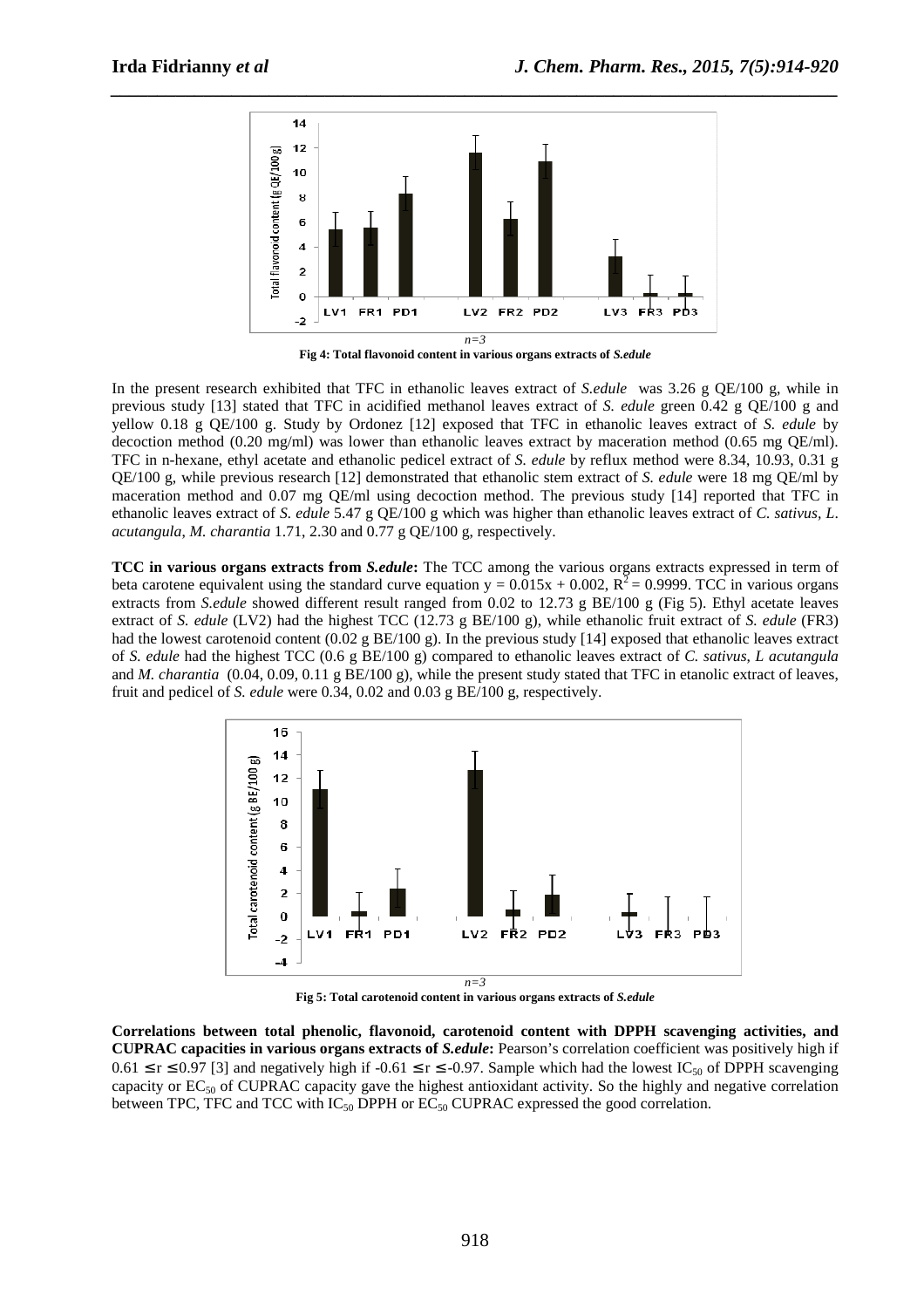| Table 1. Pearson's correlation coefficient of total phenolic, flavonoid, carotenoid of organs extracts from S. <i>edule</i> and IC <sub>50</sub> of DPPH |
|----------------------------------------------------------------------------------------------------------------------------------------------------------|
| scavenging capacities, $EC_{50}$ of CUPRAC capacities                                                                                                    |

*\_\_\_\_\_\_\_\_\_\_\_\_\_\_\_\_\_\_\_\_\_\_\_\_\_\_\_\_\_\_\_\_\_\_\_\_\_\_\_\_\_\_\_\_\_\_\_\_\_\_\_\_\_\_\_\_\_\_\_\_\_\_\_\_\_\_\_\_\_\_\_\_\_\_\_\_\_\_*

|                     | <b>TPC</b>             | TFC.                   | TCC                    |            | $EC_{50}$ CUPRAC LE $EC_{50}$ CUPRAC FR $EC_{50}$ CUPRAC PD |                       |
|---------------------|------------------------|------------------------|------------------------|------------|-------------------------------------------------------------|-----------------------|
| $IC_{50}$ DPPH LE   | $-0.966**$             | $-0.204$ <sup>ns</sup> | 0.439 <sup>ns</sup>    | $-0.993**$ |                                                             |                       |
| $IC_{50}$ DPPH FR   | $-0.591$ <sup>ns</sup> | $0.227$ <sup>ns</sup>  | $0.094^{ns}$           |            | $-0.132$ <sup>ns</sup>                                      |                       |
| $IC_{50}$ DPPH PD   | $-0.519$ <sup>ns</sup> | $-0.133$ <sup>ns</sup> | $0.311$ <sup>ns</sup>  |            |                                                             | $0.056$ <sup>ns</sup> |
| $EC_{50}$ CUPRAC LE | $0.938**$              | 0.148 <sup>ns</sup>    | $-0.496$ <sup>ns</sup> |            |                                                             |                       |
| $EC_{50}$ CUPRAC FR | $-0.705*$              | $-0.994**$             | $-0.997**$             |            |                                                             |                       |
| $EC_{50}$ CUPRAC PD | $-0.831**$             | $-0.997**$             | $-0.931**$             |            |                                                             |                       |

*Note: DPPH = DPPH scavenging capacity, CUPRAC = CUPRAC capacity, TPC = total phenolic content, TFC = total flavonoid content, TCC*   $=$  total carotenoid content, LE  $=$  sample LE, FR  $=$  sample FR, PD  $=$  sample PD, ns  $=$  not significant,  $* =$  significant at  $p < 0.05$ ,  $** =$ *significant at p < 0.01* 

The highest and negative between TPC and  $IC_{50}$  of DPPH scavenging capacity (r = -0.966, p<0.01) was given by leaves extract of *S. edule*. The highest and negative correlation between TPC and  $EC_{50}$  of CUPRAC capacity ( $r = -$ 0.831, p<0.01) was given by pedicel extract of *S. edule* (Table 1). Based on this data it could be supposed that antioxidant capacities in leaves extracts with DPPH method might be estimated indirectly by determining their TPC. EC50 of CUPRAC capacities of fruit and pedicel extracts of *S. edule* had negatively and high correlation with TPC (r  $=$ -0.705, p<0.05, r =-0.831, p<0.01, respectively), TFC (r =-0.994, r =-0.997, p<0.01, respectively) and TCC (r =-0.997,  $r = -0.931$ ,  $p < 0.01$ , respectively). It means that increasing in TPC and or TFC and or TCC in fruit and pedicel extracts of *S. edule* would increase antioxidant activity by CUPRAC method. Based on this data it can be exposed that antioxidant capacity of leaves extract of *S. edule* by DPPH can be predicted indirectly by their TPC and antioxidant activity of fruit and pedicel extracts of *S. edule* by CUPRAC assay might be predicted indirectly by measuring their TFC and or TCC. In previous study [14] reported that TPC in leaves extract of *S. edule* and *L. acutangula* had positively high correlation with their percentage of DPPH scavenging capacities ( $r = 0.875$ ,  $r =$ 0.888,  $p<0.01$ , respectively).

Flavonoid, phenolic acid, tannins were included in phenolic compounds. Flavonoid which haveOH in A ring and/or B ring are phenolic compounds. Ortho di-OH in phenolic compound would give higher antioxidant capacity than metha and para- di-OH position [21]. Phenolic compound which have  $-OCH<sub>3</sub>$  and  $-OH$  in ortho or para position have high antioxidant activity [8], but phenolic acid had lower antioxidant capacity than flavonoid [22].

Position of hydroxyl group in C-3'-C-4', OH in C-3, oxo function in C-4, double bond at C-2 and C-3 would give higher antioxidant capacity in flavonoid. Ortho position of hydroxyl group in C-3'-C-4' had the highest influence in antioxidant capacity of flavonoid. The flavonoid glycosides would give lower antioxidant capacity than flavonoid aglycone [22].

It could be seen in Figure 3, TPC in ethyl acetate leaves extract of *S. edule* (LV2) 3.11 g GAE/100 g was similar with TPC in ethanolic leaves extract (LV3) 3.05 g GAE/100 g, but  $IC_{50}$  of DPPH scavenging capacity of LV2 (5.1)  $\mu$ g/ml) was higher than LV3 (3.8  $\mu$ g/ml). It means LV3 had higher antioxidant capacity than LV2. Based on the data it can be supposed that many phenolic compounds in LV3 had high antioxidant capacity and many phenolic compound in LV2 had low antioxidant capacity.

TFC in ethyl acetate leaves extract of *S. edule* (LV2) 11.64 g QE/100 g was similar with TFC in ethyl acetate pedicel extract (PD2) 10.93 g QE/100 g, but IC<sub>50</sub> of DPPH scavenging activity and EC<sub>50</sub> of CUPRAC capacity of PD2 (1.3  $\mu$ g/ml and 227  $\mu$ g/ml, respectively) was lower than LV2 (5.1  $\mu$ g/ml and 326  $\mu$ g/ml, respectively). Based on the data above, it can be predicted that many flavonoid in PD2 had higher antioxidant capacity which had OH in C-3'-C-4', OH in C-3, oxo function in C-4, double bond at C-2 and C-3, while in LV2 many flavonoid had OH C5, C7, or C3' only, or C4' only, or C3 only without oxo function in C4, that had no and low antioxidant capacities. Regarding their CUPRAC capacity it can be supposed that many flavonoid in PD2 which had potential redox lower than potential redox of Cu (II)/Cu (I) 0.46 V, so it can be oxidized and at the same time it could reduce Cu (II) to Cu (I). Then Cu (I) formed complex with neocuproine and gave yellow color. CUPRAC method can detect lypophilic and hydrophilic antioxidant because of it can soluble in water and organic solvent [8], but ability of the sample to react with CUPRAC reagent depending on its potential redox.

Carotenoid had antioxidant capacity by scavenging free radical. More double bonds in carotenoid would give higher free radical scavenging capacity [23]. Carotenoid which contained more than 7 double bonds gave greater free radical scavenging activity than 7 double bonds [24]. Decreasing in lypophilicity of carotenoid would decrease free radical scavenging capacity [25]. Beta carotene was used as standard because it had conjugation double bonds due to its ability to scavenge free radicals [10,26]. TCC in n-hexane pedicel extract of *S. edule* (PD1) 2.45 g BE/100 g was greater than TCC in ethanolic leaves extract (LV3) 0.34 g BE/100 g, but  $IC_{50}$  of DPPH scavenging activity of LV3 (3.8  $\mu$ g/ml) which was categorized as very strong antioxidant compared to IC<sub>50</sub> of DPPH of PD1 (108  $\mu$ g/ml)